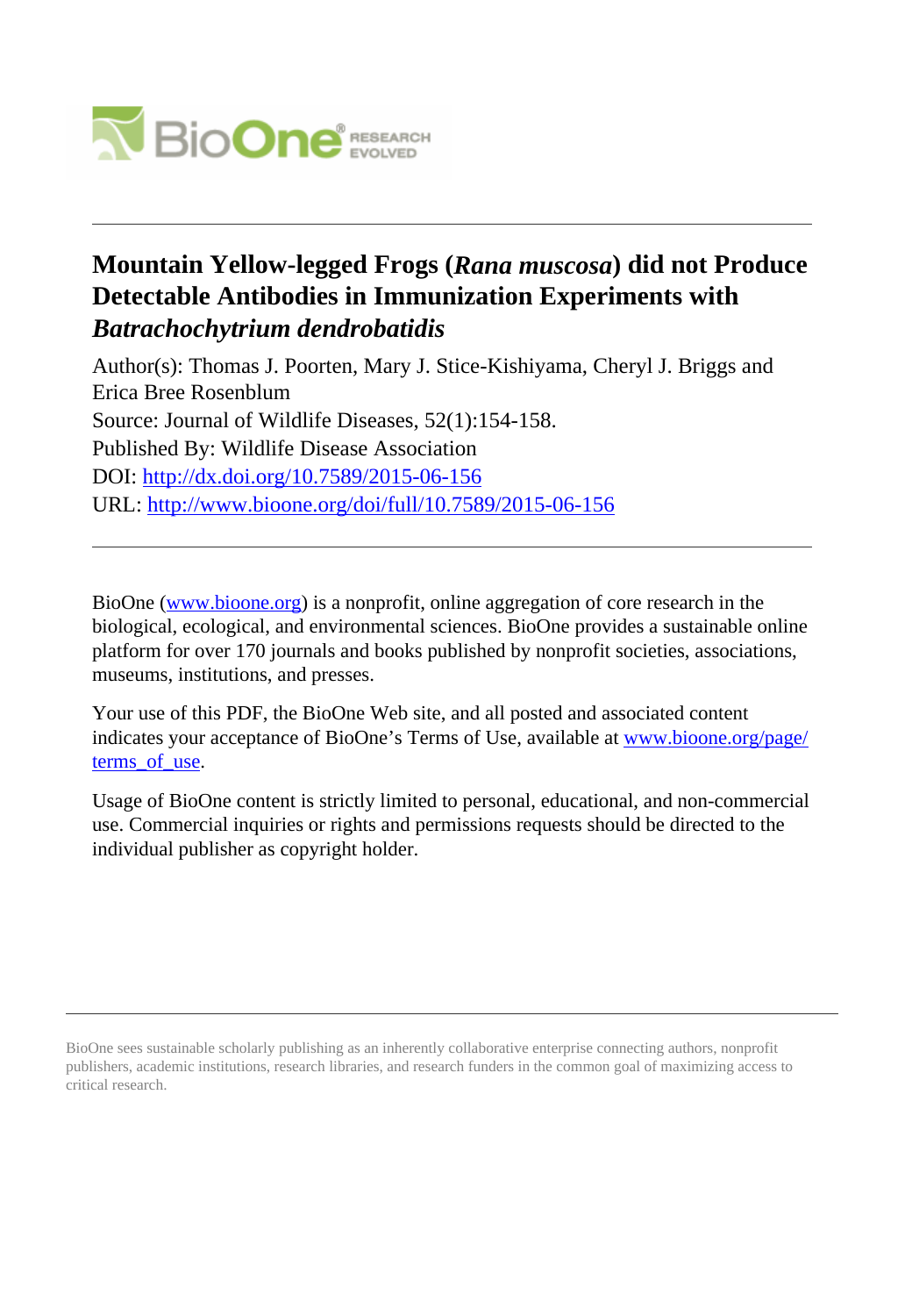## Mountain Yellow-legged Frogs (Rana muscosa) did not Produce Detectable Antibodies in Immunization Experiments with Batrachochytrium dendrobatidis

Thomas J. Poorten,<sup>1,3</sup> Mary J. Stice-Kishiyama,<sup>2</sup> Cheryl J. Briggs,<sup>2</sup> and Erica Bree Rosenblum<sup>1</sup> <sup>1</sup>Department of Environmental Science, Policy, and Management, University of California, Berkeley, 130 Mulford<br>Hall #3114, Berkeley, California 94720-3114, USA; <sup>2</sup>Department of Ecology, Evolution and Marine Biology, University of California, Santa Barbara, 4314 Life Sciences Building, Santa Barbara, California 93106-9610, USA; <sup>3</sup>Corresponding author (email: poorten@berkeley.edu)

ABSTRACT: Chytridiomycosis is a devastating infectious disease of amphibians caused by the fungal pathogen Batrachochytrium dendrobati‐ dis (Bd). A growing number of studies have examined the role of amphibian adaptive immunity in response to this pathogen, with varying degrees of immune activation report‐ ed. Here we present immunologic data for the mountain yellow-legged frog, Rana muscosa, and the Sierra Nevada yellow-legged frog, Rana sierrae, which are two endangered and ecologically important species experiencing Bd-inflicted declines. Previous studies on these species that examined transcriptional response during Bd infection, and the effective of im‐ munization, provided little evidence of immune activation to Bd. However, the studies did not directly assay immune effectors in the frog hosts. We performed experiments to examine antibody production, which is a hallmark of systemic adaptive immune activation. We used controlled laboratory experiments and enzyme-linked im‐ munosorbent assays to examine the antibody response to Bd immunization and live Bd exposure. Rana muscosa and R. sierrae in‐ dividuals did not produce detectable antibodies with the capacity to bind to denatured Bd antigens under our experimental conditions. While we cannot rule out antibody response to Bd in these species, our results suggest weak, poor, or inefficient production of antibodies to denatured Bd antigens. Our findings are consistent with susceptibility to chytridiomycosis in these species and suggest additional work is needed to characterize the potential for adaptive immunity.

Key words: Antibodies, Batrachochytrium dendrobatidis, chytridiomycosis, ELISA, Rana muscosa, Rana sierra.

Batrachochytrium dendrobatidis (Bd), the causative agent of chytridiomycosis, is responsible for amphibian population declines around the world (Skerratt et al. 2007). Although many factors interact to deter‐ mine the outcome to Bd exposure, the host

154

immune system likely plays a critical role in disease progression. Few investigators have attempted to directly measure immune system effector responses to Bd (but see Ramsey et al. 2010). Here we examine the antibody-mediated adaptive immune response to Bd in two sister species: Rana muscosa (the mountain yellow-legged frog) and Rana sierrae (the Sierra Nevada yellow-legged Frog). Rana muscosa and R. sierrae are highly susceptible species and have suffered widespread population declines due to Bd (Vredenburg et al. 2010). Although R. muscosa may have some innate defenses against Bd (i.e., antimicrobial peptides that inhibit Bd growth in vitro [Rollins-Smith et al.  $2006$ ]), previous work suggests that R. muscosa does not mount a robust adaptive immune response to Bd. Prior Bd immunization with formalin-killed Bd and adjuvant (administered via subcutaneous injection) did not diminish the progression of infection or the mortality upon subsequent Bd exposure (Stice and Briggs 2010). In addition, a gene expression experiment, which included R. muscosa and R. sierrae, suggested that critical immune pathways do not activate during infection (Rosenblum et al. 2012). However, prior experiments with R. muscosa and R. sierrae did not directly measure immune effectors (e.g., antibodies); thus, we currently have an incomplete understanding of the potential for adaptive immunity in these susceptible species.

We performed two controlled, laboratory, live-animal experiments where we immunized frogs with killed Bd and assayed the production of antibodies. In the first experiment, we immunized subadult R. muscosa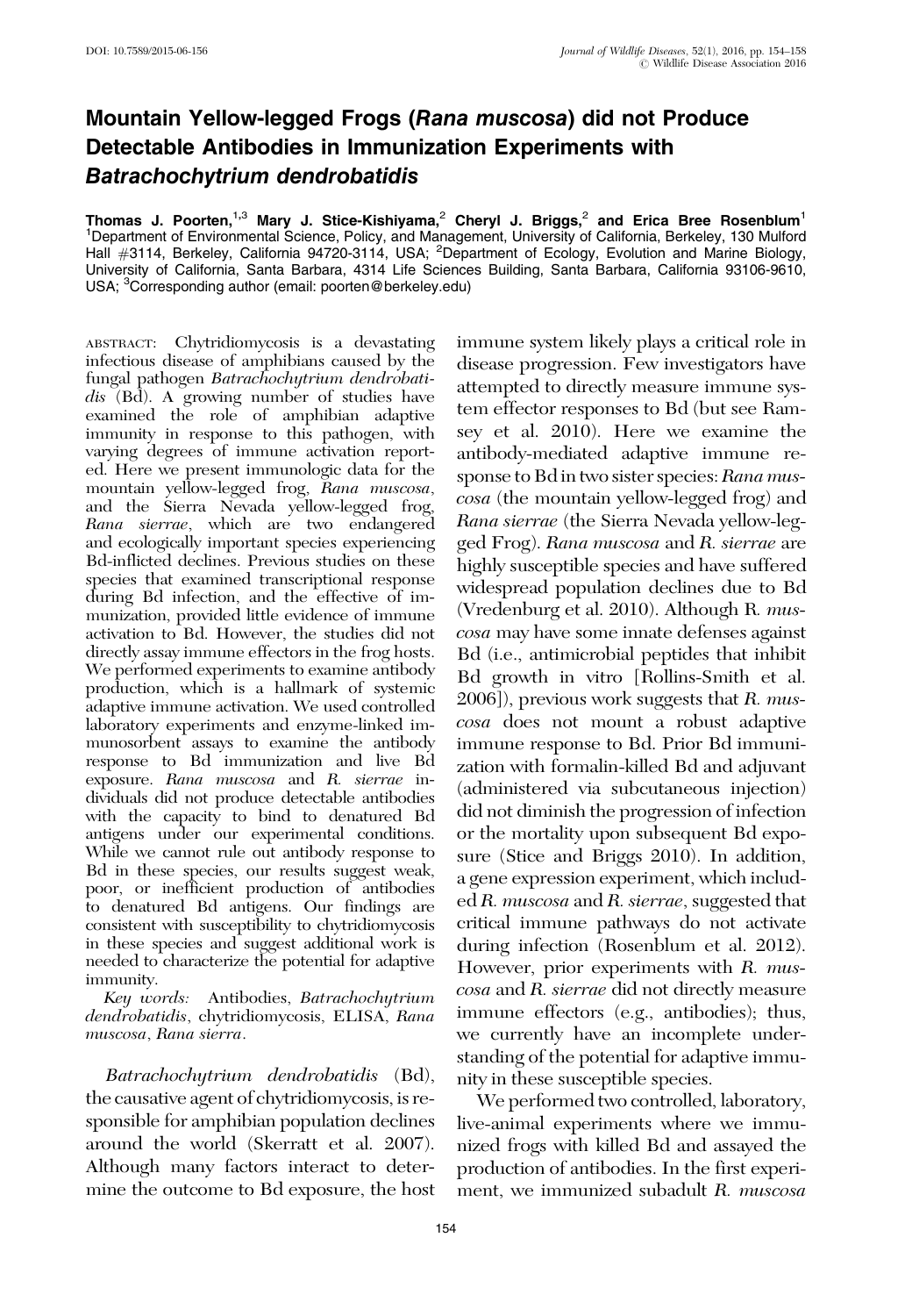with killed Bd cells and inoculated the frogs with live Bd. The epidemiologic results of this experiment were described by Stice and Briggs (2010). Briefly, juvenile R. muscosa frogs (6 mo postmetamorphosis) were immunized via subcutaneous injection into the dorsal lymph sac of 100,000 formalinkilled Bd cells enriched for zoospores. The frogs were divided into three groups for immunization: Bd+adjuvant, adjuvant only, and saline control. The frogs received two immunizations, separated by 1 mo, which included Freund's complete adjuvant and Freund's incomplete adjuvant, respectively. One month after the second immunization, the frogs were inoculated with 100,000 live Bd zoospores. Blood samples were collected via cardiac puncture 110 d after the live Bd inoculation, and serum was isolated by centrifugation. We used enzyme-linked immunosorbent assay (ELISA) to detect circulating Bd-specific antibodies. For the ELISA (described in the upcoming text), we tested nine Bd+adjuvant frogs and seven salineinjected frogs.

In the second experiment, we immunized adult R. sierrae with killed Bd and, again, assayed Bd-specific antibodies. We obtained wild-caught frogs from the Ebbett's Pass in Alpine County, California, US (38°31′42′′N, 119°46′32′′W). The average snout-vent length of the frogs was  $49.1 \pm 5.9$  mm (mean  $\pm$  SD). Frogs were housed in individual tanks, maintained at the preferred temperature of 17 C, and were fed 15–20 calcium-dusted crickets once weekly. We immunized seven adult frogs via intraperitoneal injection with 100,000 killed Bd cells prepared according to Stice and Briggs (2010). Four control frogs were injected with amphibian-grade phosphate-buffered saline (PBS). We collected blood samples via cardiac puncture at 14 and 21 d after immunization. We isolated the serum by centrifugation and used ELISA to test the serum samples for Bdspecific antibodies. For the control group, only samples from the 21 d time-point were analyzed by ELISA.

We developed the primary antibody, rabbit anti-R. muscosa immunoglobulin Y heavy chain, for the ELISA experiments. We purified the heavy chain of immunoglobulin Y (i.e., antibody) from R. muscosa serum as described by Chen et al. (2005) and performed a western blot in parallel to determine the molecular weight of the immunoglobulin heavy chain Y (IgY) using polyclonal rabbit anti-Xenopus IgY as the primary antibody. We also performed a western blot with rabbit anti-*Xenopus* IgX as the primary antibody in order to differentially identify isotype bands. The IgY heavy chain protein band was isolated by cutting and destaining the gel band. Once purified, we submitted the IgY heavy chain antigen to a custom antibody production company (Pacific Immunology, Ramona, California, USA) to develop the primary antibody reagent for the ELISA: rabbit anti-R. *muscosa* IgY (H). We tested the primary antibody reagent by western blot to confirm reactivity to the heavy chain. Briefly, a sodium dodecyl sulfate polyacrylamide gel electrophoresis was run to electrophoretically separate proteins in 1:100 diluted R. muscosa serum and Rana catesbeiana (American bullfrog) serum. We included the R. catesbeiana serum lane to test the feasibility of using this reagent with related species. The separated proteins were transferred to a nitrocellulose blot overnight at 4 C and then blocked with 3% nonfat dry milk in PBS with  $0.05\%$  Tween<sup>®</sup>20. We incubated the western blot with 1:1,000 rabbit antiserum for 1 h at room temperature with gentle agitation. Following five blocking buffer washes, the secondary antibody (1:5,000 anti-rabbit conjugated to horseradish peroxidase [Southern Biotech, Birmingham, Alabama, USA]) was added and incubated for 1 h at room temperature. Finally, we used the chemiluminescent detection method to develop the blot with the Immobilon Western Chemiluminescence Substrate kit (Millipore, Bedford, Massachusetts, USA). We used a protein standard ladder to estimate the molecular weight of the protein bands on the western blot.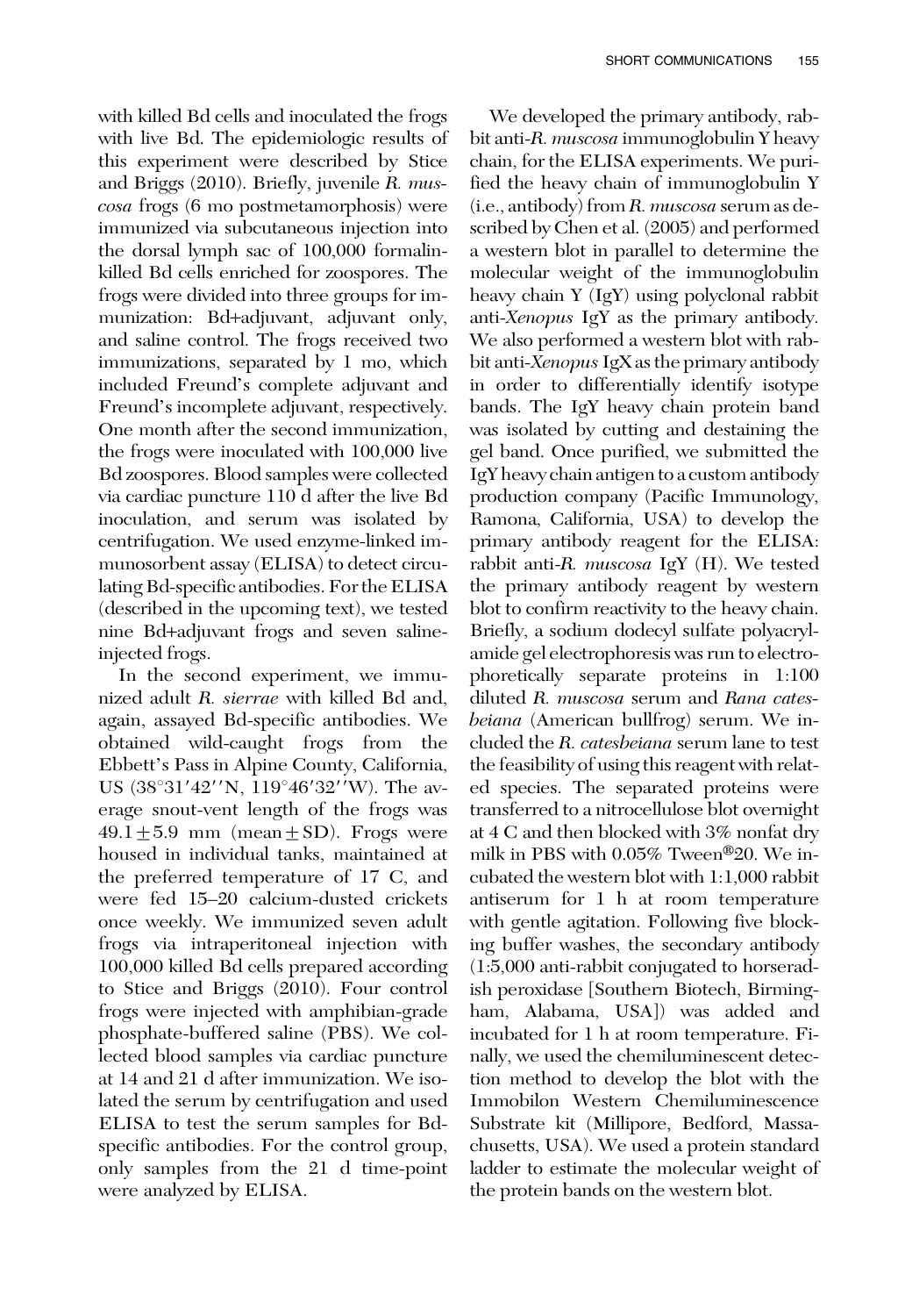

FIGURE 1. Western blot of sera from the mountain yellow-legged frog (Rana muscosa) and American bullfrog (Rana catesbeiana) confirming the binding activity of the primary antibody: rabbit anti-Rana muscosa immunoglobulin heavy chain. Frog sera and primary antibody were diluted 100 fold. Lanes 1 and 2 show strong binding to the R. muscosa immunoglobulin Y heavy chain at 1:100 and 1:200 dilutions, respectively. Lane 3 shows weaker binding to R. catesbeiana immunoglobulin heavy chain at  $\sim$  65 kDa and two additional faint bands, which likely signifies weak binding to two other IgY (H) isoforms, at  $\sim$  70 and  $\sim$  75 kDa. The arrows indicate the locations of molecular weight standards.

We prepared the plates and performed the ELISA following Ramsey et al. (2010) using pelleted Bd cells (mixture of sporangia and zoospores) from an actively growing culture to coat the wells. To perform the ELISA, we first added 50  $\mu$ L of 1:100 diluted frog serum in blocking buffer to plate wells. We ran each serum sample in triplicate. Positive control wells received polyclonal rabbit anti-Bd serum diluted to 1:100 in blocking buffer. In this context, the positive control served to confirm that the ELISA plate wells contain Bd antigens that were receptive to antibody binding interactions, albeit with rabbit anti-Bd antibodies. Negative control wells received blocking buffer. We used a 1:100 dilution to ensure that we did not dilute antibodies beyond the point of detection. Ramsey et al. (2010), working with the South African clawed frog (Xenopus laevis), showed that immunized frogs produced an antibody titer of 1:32,000 at 14 d postimmunization. We prepared the primary antibody (rabbit anti-Rana muscosa immunoglobulin heavy chain) by dilution to 1:500 in blocking buffer. Then we added 100 µL of ABTS substrate (Southern Biotech, Birmingham, Alabama, USA) to each well and measured the optical density (OD) in each well at 405 nm using a Bio-Rad 680 Microplate Reader (Bio-Rad, Hercules, California, USA). We used Student's t-tests to compare mean antibody concentrations (OD) at different sampling points. Each posttreatment sampling point (immunization or exposure) was compared to the respective preliminary sampling points and to the negative control measurements.

We tested the efficacy of the primary antibody (rabbit anti-Rana muscosa IgY [H]) by western blot to confirm its reactivity to the heavy chain of R. muscosa antibodies. Figure 1 shows the specific binding of the primary antibody to the R. muscosa IgY (H; at 76 kDa) by the presence of a single band at the appropriate molecular weight.

In the first experiment, juvenile R. muscosa frogs subcutaneously immunized with killed Bd and subsequently inoculated with live Bd did not produce detectable antibodies against Bd antigens (Fig. 2). The ELISA for R. muscosa antibodies with binding specificity against Bd antigens was negative for all experimentally inoculated frogs. The frogs in the procedural control group (saline-injected and live Bd-inoculated) also did not produce detectable Bd-specific antibodies following Bd inoculation. There was no detectable difference in Bd-specific antibody concentration between the immunized frogs and the ELISA-negative control (blocking buffer only;  $P > 0.100$  for all comparisons). The positive control measurements confirmed that the assay effectively detects the presence of antibodies bound to Bd antigens  $(P<0.01$  positive versus negative controls).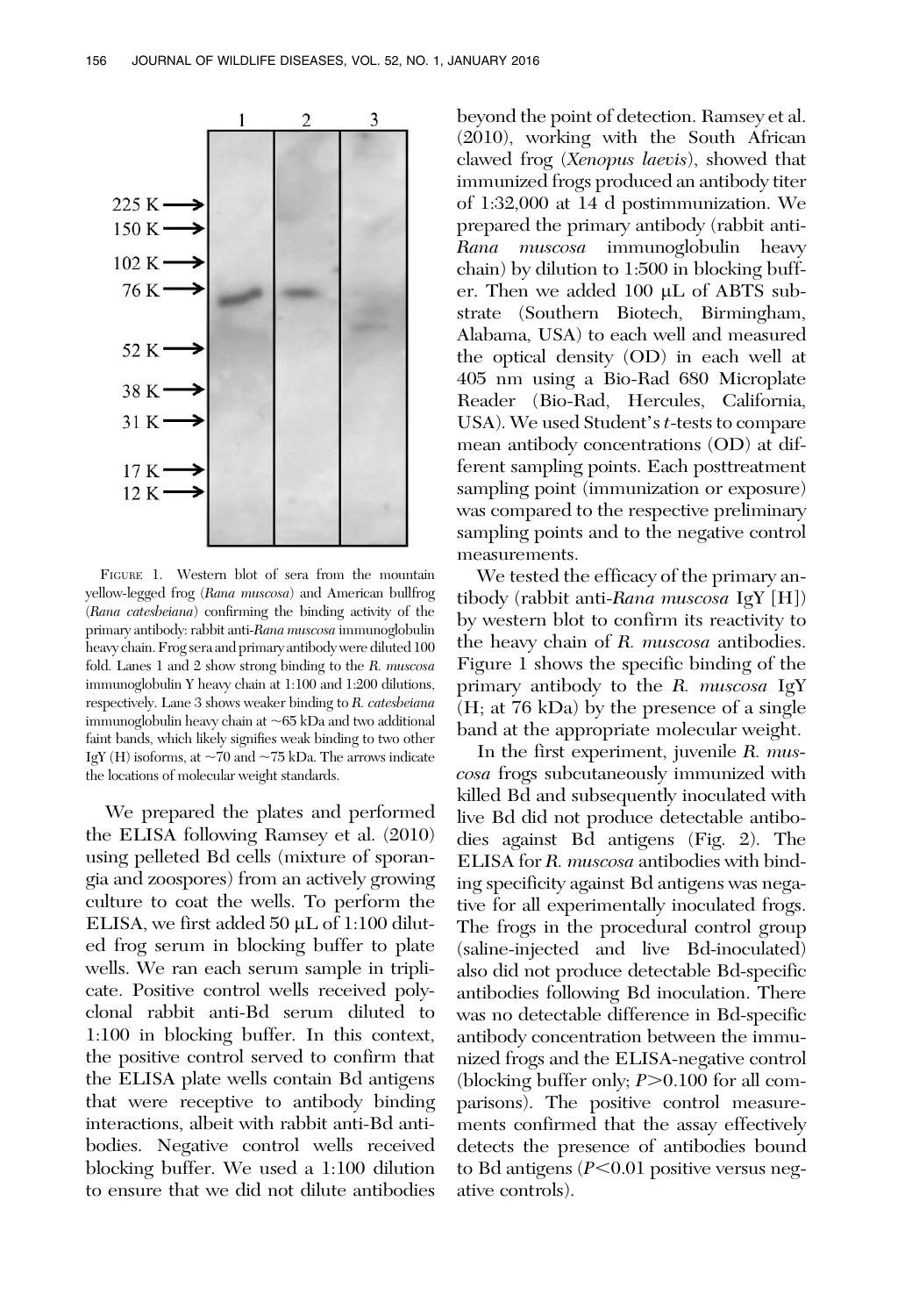

FIGURE 2. Juvenile mountain yellow-legged frogs Rana muscosa did not produce antibodies specific to Batrachochytrium dendrobatidis (Bd) following subcutaneous immunization and subsequent exposure to Bd. Mean optical density is shown for the enzyme linked immunosorbent assay (ELISA) results. Error bars represent standard deviation. Optical density is a quantitative measure of relative concentration of Bd-specific antibodies in the ELISA. The first bar shows the treatment group  $(n=9)$ : R. muscosa immunized with Bd and adjuvant. The second bar shows the procedural control group  $(n=7)$ : R. muscosa injected with saline. The positive and negative controls refer to ELISA assay controls: rabbit anti-Bd reagent and amphibian phosphate-buffered saline, respectively.

In the second experiment, adult R. sierrae frogs immunized with killed Bd did not produce detectable antibodies against Bd antigens (Fig. 3). There was no detectable difference in Bd-specific antibody concentration between the immunized frogs and the assay negative control at both time-points: 14 and 21 d postimmunization  $(P>0.100$  for all comparisons). As mentioned earlier, the positive control measurements confirmed that the assay effectively detects antibodies bound to Bd antigens  $(P<0.01$  positive versus negative controls).

The negative results of our antibody assays suggest a lack of antibody generation in our experimental conditions. One interpretation is that the R. muscosa and R. sierrae immune system responds weakly to Bd antigens due to ill-equipped immunoreceptor repertoires



FIGURE 3. Adult Sierra Nevada yellow-legged frogs Rana sierrae did not produce antibodies specific to Batrachochytrium dendrobatidis (Bd) following intraperitoneal immunization with Bd. Mean optical density is shown for the enzyme linked immunosorbent assay (ELISA) results. Error bars represent standard deviation. Optical density is a quantitative measure of relative concentration of Bd-specific antibodies in the ELISA. The first and second bars show the two sampling points of the treatment group  $(n=7)$ : R. sierrae immunized with Bd. The third bar shows the procedural control group  $(n=4)$ : R. sierrae injected with saline. The positive and negative controls refer to ELISA assay controls: rabbit anti-Bd reagent and amphibian phosphate-buffered saline, respectively.

(i.e., major histocompatibility complex, antibodies, T-cell receptor). The ineffective immunization seen by Stice and Briggs (2010) may be accounted for by the lack of immune activation, as measured by antibody production. Although we had negative results for both species in our experimental conditions, there may be differences in host response between species or age classes. Subadults that have recently undergone metamorphosis frequently have less well-developed immune defenses than do adults (Robert and Ohta 2009), and previous studies have shown that wild R. muscosa and R. sierrae subadults are very susceptible during Bd outbreaks and suffer high infection intensities and mortality rates (Vredenburg et al. 2010).

While we did not detect antibody responses, we do not rule out the possibility